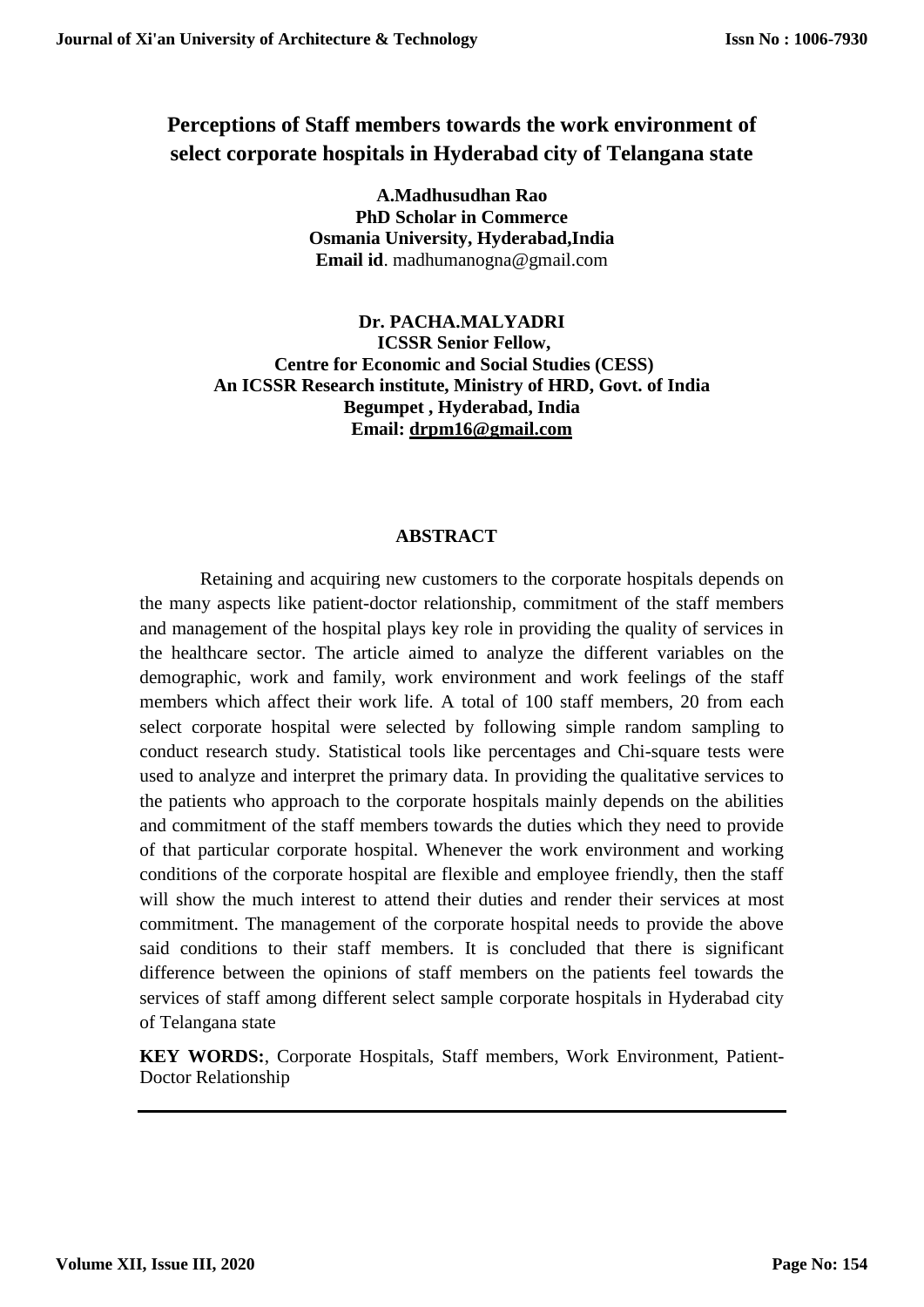#### **INTRODUCTION:**

Retaining and acquiring new customers to the corporate hospitals depends on the many aspects like patient-doctor relationship, commitment of the staff members and management of the hospital plays key role in providing the quality of services in the healthcare sector. The cordial relationship and the bonding between the patient and doctor or with some other staff members of the hospital may help to provide the better services. In providing the qualitative services to the patients who approach to the corporate hospitals mainly depends on the abilities and commitment of the staff members towards the duties which they need to provide of that particular corporate hospital. While providing the services to the patients the staff members need to feel the hospital like their own organization, should not be like an employee or hired service provider. Whenever the work environment and working conditions of the corporate hospital are flexible and employee friendly, then the staff will show the much interest to attend their duties and render their services at most commitment. Hence, the management of the corporate hospital needs to provide the above said conditions to their staff members. It is aimed to analyze the different variables on the work environment of the staff members which affect their work life. For this purpose five corporate hospitals namely Sunshine hospital, Yashoda hospitals, KIMS hospital, Care hospital and Aware Gleneagles Global hospitals in Hyderabad city of Telangana state were selected to conduct the research to estimate and draw out the perceptions of the respondent staff members.

## **REVIEW OF LITERATURE:**

**[Fatima, T.,](https://www.emerald.com/insight/search?q=Taqdees%20Fatima) [Malik, S.](https://www.emerald.com/insight/search?q=Shahab%20Alam%20Malik) and [Shabbir, A.](https://www.emerald.com/insight/search?q=Asma%20Shabbir) (2018),** in their study they have delineated that private human services specialist co-ops are endeavoring to convey all around improved social insurance administrations to their clients. Results affirmed that better nature of medicinal services administrations grades to construct fulfillment and unwaveringness among patients. The social insurance administration quality viewpoints (for example physical condition, client well disposed condition, responsiveness, correspondence, security and wellbeing) are decidedly related with persistent dependability which is intervened through patient fulfillment.

**Anupama Rajbhandari, Apichart Intravisit (2017),** in their research they have found and suggested that the Medicinal services supplier and clinic the executives ought to allot the exertion towards personalization to expand quiet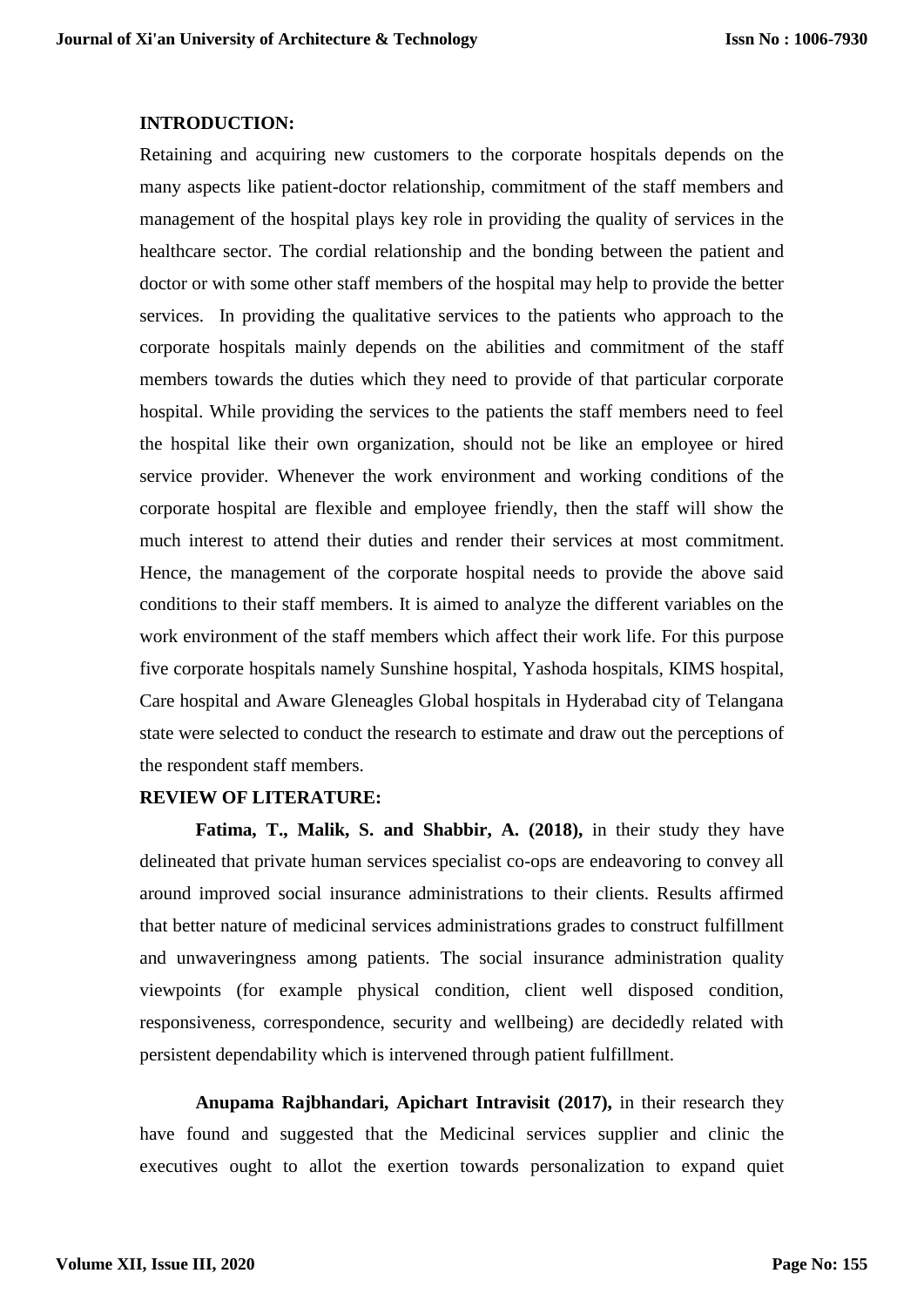fulfillment and to improve the apparent nature of human services administrations. Subsequently this measurement can be compelling in improving apparent assistance quality by improving tending to the patient by name, regarding patients as a person's nor similarly as a patient in particular and giving the customized consideration. The customary input from patient's social insurance framework and nature of human services administrations can bring a room of progress. Emergency clinics need to give customized consideration regarding know about their patients while in order to fulfill them. Overseeing clinic picture around there requires how human services suppliers can deal with patient's necessity by right treatment and conveying guaranteed administration are basic issues to expand unwavering quality in medicinal services setting. In social insurance benefits, the emergency clinic's notoriety must be considered as a help quality component and in like manner, this measurement incorporates great specialists, trustworthiness and morals. Patients' picture of the medicinal services suppliers is the most basic segments of desires, suppliers must give close consideration to the picture patients have of their training.

**[Aradhana Srivastava,](https://bmcpregnancychildbirth.biomedcentral.com/articles/10.1186/s12884-015-0525-0#auth-1) [Bilal I Avan,](https://bmcpregnancychildbirth.biomedcentral.com/articles/10.1186/s12884-015-0525-0#auth-2) [Preety Rajbangshi](https://bmcpregnancychildbirth.biomedcentral.com/articles/10.1186/s12884-015-0525-0#auth-3) & [Sanghita](https://bmcpregnancychildbirth.biomedcentral.com/articles/10.1186/s12884-015-0525-0#auth-4)  [Bhattacharyya](https://bmcpregnancychildbirth.biomedcentral.com/articles/10.1186/s12884-015-0525-0#auth-4) (2015)** concluded that the Quality improvement endeavors in creating nations could concentrate on fortifying the procedure of care. Exceptional consideration is expected to improve relational conduct, as proofs from the audit focuses to the significance ladies join to being dealt with deferentially, regardless of socio-social or financial setting. Further research on maternal fulfillment is required on home conveyances and relative quality of different determinants in impacting maternal fulfillment.

**Augustine and Atarah (2014)** in their study which was conducted at Sunyani Regional Hospital in Ghana to evaluate the patients' contentment using SERVQUAL model revealed that, Simple random technique was adopted and a total of three hundred and forty-five patients were interviewed for the research. The study clearly states that one of the service quality dimensions "Reliability" has played a vital role considering the different aspects of service quality. Thus, it was suggested that management should consider various ways to render prompt and timely services to the patients who approached them for the health services.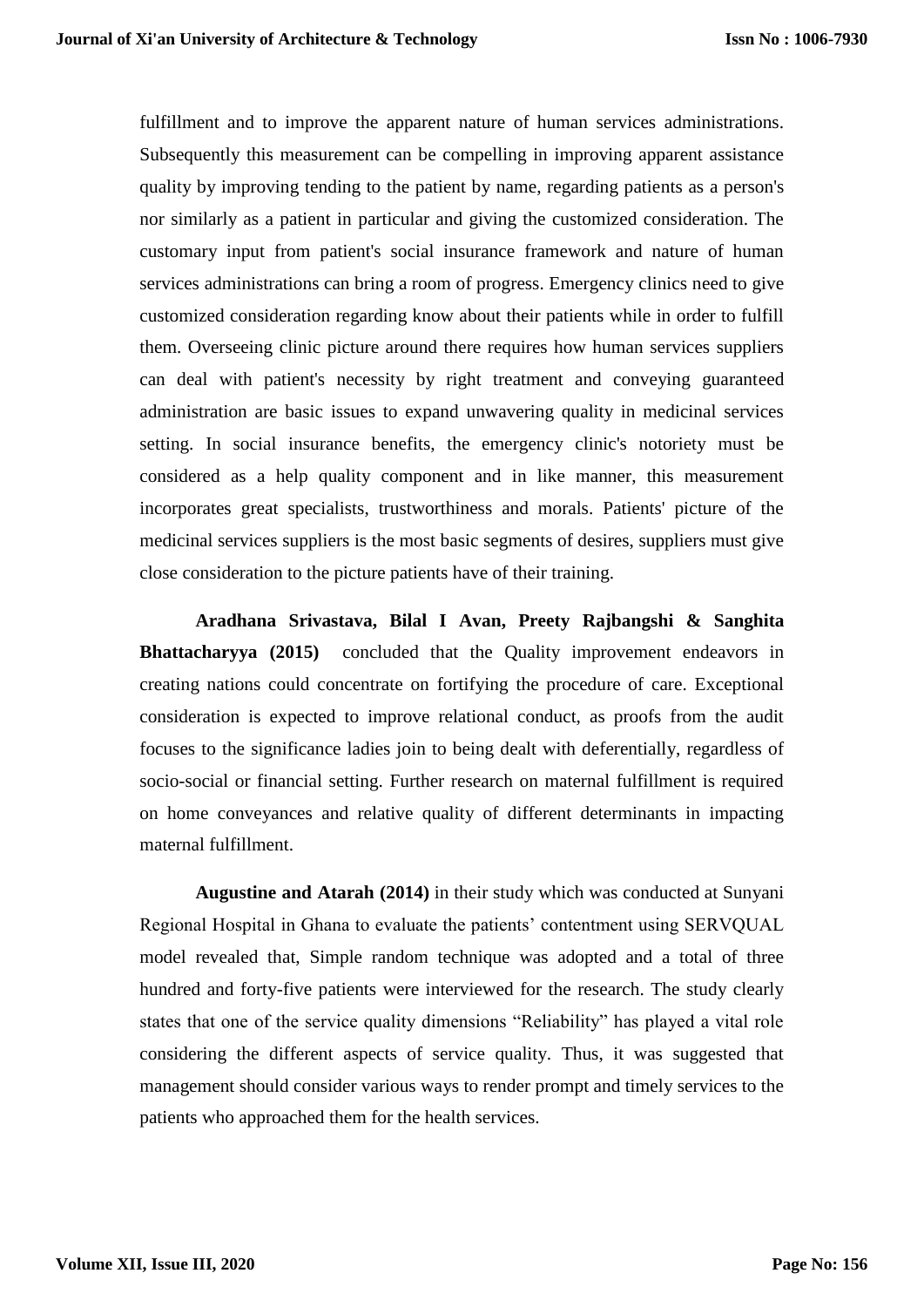**Irene Aikins, Kumasi Mariam and Ahmed Bechem (2014)** scrutinize the cause for patron choice for a healthcare in Bechem Government Hospital and Green Hill Hospitals in Ghana. They were found out that, the private hospital was rated superior in terms of the reliability, responsiveness, empathy and tangibility when it compared to Bechem Government Hospital. It means the management of Bechem Government Hospital need to improve more on the factors which were used to compare and based on the factors that influence eminence healthcare deliverance the private hospital was ranked superior than the public hospital that is Bechem Government Hospital.

**Phung Tan Le (2014)** in his study, which he performed a survey on patient contentment and staff contentment at the unsophisticated hospital. In his study he used a organized random sample of 1,000 patients and the total staffs at the unsophisticated hospital were elected for the main investigations. A supplementary investigation on the hospital indicators was conducted among 291 hospital managers from nine public hospitals in the region. Reliability, assurance, responsiveness and empathy dimensions of service quality emerged as an important dimensions.

**Hina Mukhtar, Aamir Saeed and Ghalib Ata (2013)** were conducted a study in Punjab Hospital, Lahore with a sample size of 105 patients. The results showed that, the overall performance of the hospital was average and there was a little gap in patients' expectations with the hospital services and their perceptions. However, negative gaps were found in areas of responsiveness.

**Sharmila and Jayasree Krishnan (2013)** indicated that the service quality in the private hospitals is meeting patients satisfactions and private hospitals are delivering enhanced healthcare services. The consequence can be used by the hospitals to reengineer and redecorate imaginatively their quality management processes and the future direction of their more effective healthcare quality strategy.

**Vashist and Jain (2013)** have concluded in their study that the Private sector delivers consciousness about quality of medical care, superior diffusion of insurance, augmented purchasing power, altering demographic structure and the like. The private sector also changes day to day. As healthcare was viewed as a profitable endeavor, corporate ethnicity takes part in healthcare delivery. Intrinsic factors like enhanced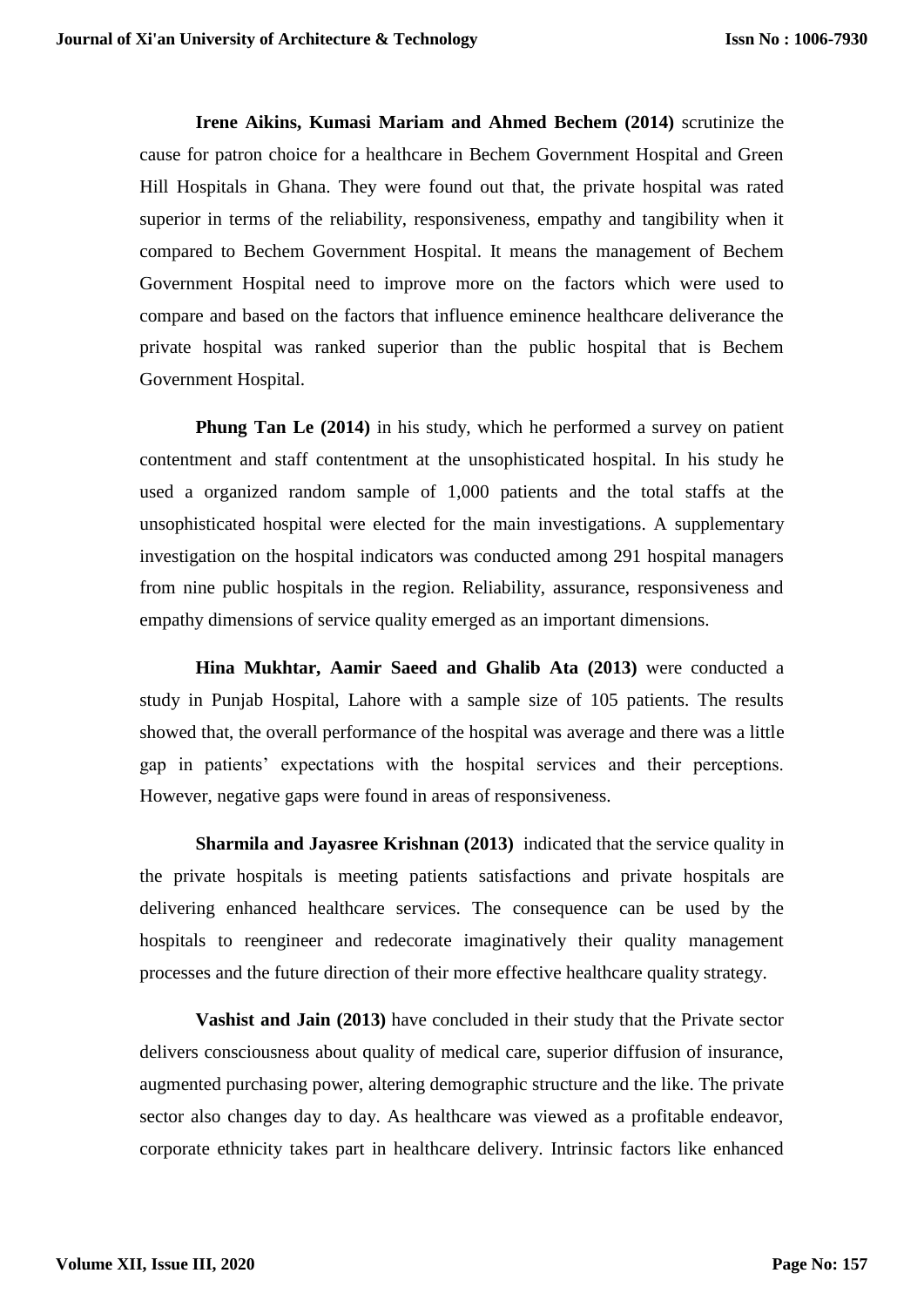competence, enhanced quality, superior reliability and intelligibility has also aided in the enlargement of private sector in healthcare.

**Nassir UlHaq Wani, Kanchan Taneja, Nidhi Adlakha (2013)** in their study they have shown that, India lags at the back in stare of health enhancement as compared to Unite States of America, China, Canada and Brazil but differing to other increasing countries like Pakistan, Bangladesh the circumstances is improved with life anticipation, Mortality ratios, health care spending speak volumes about the healthcare status. When analyzed through the prism eye, within India there are huge disparities in the midst of states in achieving health outcomes as well. Before liberalization the enhancement was at a low pace, but after the liberalization the whole picture distorted because the key initiatives to progress the current healthcare customary a two prong strategy focusing on the infrastructure requirements and the technology elucidation were implemented, which resulted in the healthy circumstances of the healthcare industry.

There are numerous studies on the research topic called Service Quality dimensions in healthcare industry to measure the services provided by the corporate hospitals. But, the present research study is a unique one and which had been aimed to, because of the main reason that, the service quality mainly depends on the satisfaction levels of the patients and it is to be depended on the services provided by the staff members of the particular corporate hospital.

## **OBJECTIVE OF THE STUDY:**

The main objective of the study is

 $\triangleright$  To elicit and bring forth the opinions of respondent staff members of select corporate hospitals in Hyderabad city of Telangana state towards the work environment.

# **HYPOTHESIS:**

To draw the better results for objective discussed above the following null hypothesis were used to test the data collected by the researcher.

**H0:** There is no significant divergence between the opinions of the respondent staff members towards the work environment of select corporate hospitals in Hyderabad city of Telangana state.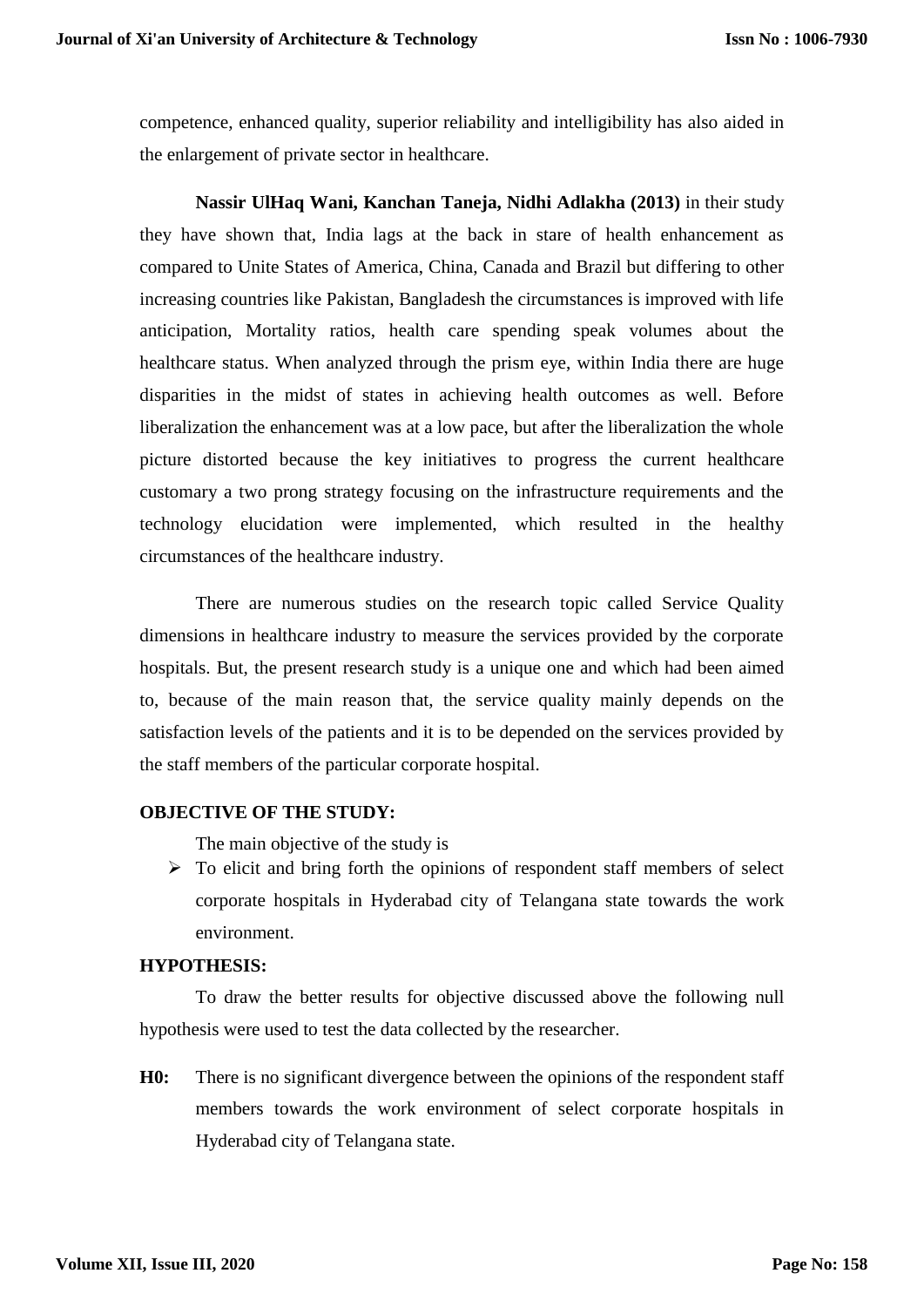#### **RESEARCH DESIGN:**

Purely primary data has been used to conduct the present research to get the best results. To conduct the present study on the topic entitled "Opinions of Staff Members towards the Work Environment in select corporate hospitals in Hyderabad city of Telangana state". A total of 100 respondent staff members, 20 from each select corporate hospital were selected by following simple random sampling to conduct the present research. To collect the primary data 100 interview schedules were duly administered to the respondent staff member and asked them to rate their general expectation from a hospital..Statistical tools like percentages and Chi-square tests were used to analyze and interpret the primary data.

## **Analysis of Data and Inferences:**

The data which was collected was tabulated and used the suitable statistical tools to analyze and arranged in a meaningful manner and interpreted. The results and the inferences were presented as below.

The personal feelings of the staff members on their work environment of select corporate hospitals in Hyderabad city of Telangana state are tested here. The results of the different variables are as follows;

**Table 1** 

|         | таше т                                                                          |  |
|---------|---------------------------------------------------------------------------------|--|
|         | Distribution of respondent staff members and their opinions of select corporate |  |
|         | hospitals in Hyderabad city of Telangana State                                  |  |
| Name of | Patients respect towards Staff members                                          |  |

| Name of                | <b>Patients respect towards Staff members</b> |                                    |                   |                                       |                                     |              |
|------------------------|-----------------------------------------------|------------------------------------|-------------------|---------------------------------------|-------------------------------------|--------------|
| the<br><b>Hospital</b> | <b>Very</b><br><b>Respectful</b>              | <b>Partly</b><br><b>Respectful</b> | <b>Moderately</b> | <b>Partly</b><br><b>Disrespectful</b> | <b>Very</b><br><b>Disrespectful</b> | <b>Total</b> |
| <b>Sunshine</b>        | 13 (65)                                       | 4(20)                              | 2(10)             | 1(5)                                  | 0(0)                                | 20<br>(20)   |
| Yashoda                | 12(60)                                        | 4(20)                              | 2(10)             | 1(5)                                  | 1(5)                                | 20<br>(20)   |
| <b>KIMS</b>            | 15(75)                                        | 2(10)                              | 2(10)             | 1(5)                                  | 0(0)                                | 20<br>(20)   |
| Care                   | 14(70)                                        | 3(15)                              | 2(10)             | 1(5)                                  | 0(0)                                | 20<br>(20)   |
| <b>AGG</b>             | 11(55)                                        | 3(15)                              | 3(15)             | 2(10)                                 | 1(5)                                | 20<br>(20)   |
| <b>Total</b>           | 65(65)                                        | 16(16)                             | 11(11)            | 6(6)                                  | 2(2)                                | 100          |

**Source: Field Survey**

Table 1 describes the distribution of respondent staff members and their opinions on patients respect towards them of select sample corporate hospitals in Hyderabad city of Telangana state. It is understood from the table above that, majority of the staff members (65 out of 100) of select sample corporate hospitals have

 $\blacksquare$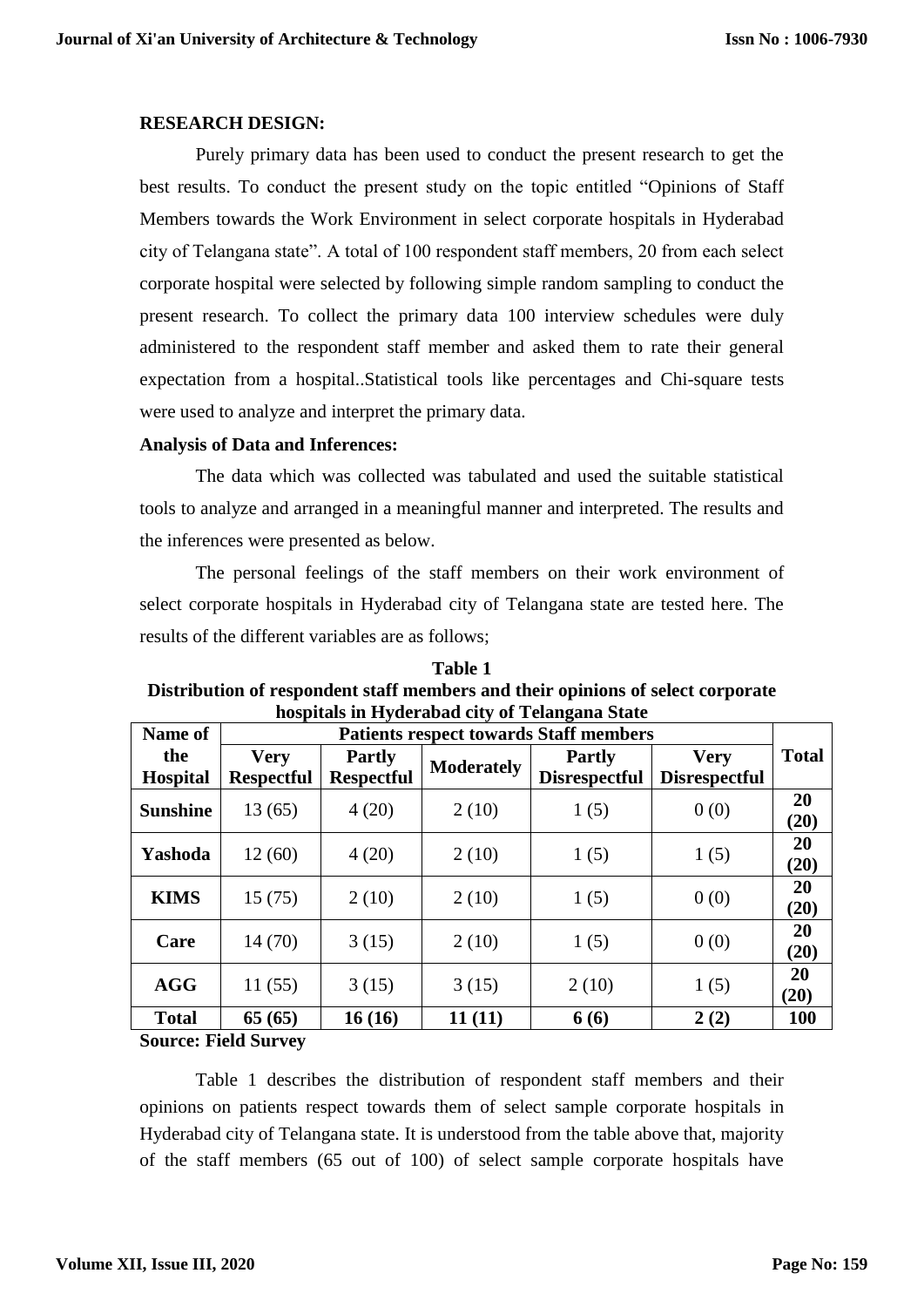responded that the patients very respectful towards them, followed by 16 staff members have responded that the patients partly respectful towards them, 11 staff members have responded that the patients respect them moderately, six staff members have responded that the patients partly disrespectful towards them and the least number of staff members two are responded that the patients could be very disrespectful towards them.

Form the above table one can surmise that, greater part of the staff members among the select sample corporate hospitals in Hyderabad city of Telangana state of those who said that the patients could be very respectful towards them are found with KIMS hospital and the least are found with Aware Gleneagles Global hospitals.

**Ho:** There is no noteworthy distinction between the opinions of staff members on the patients respect towards them among different select sample corporate hospitals

|                    | Value           | Degree of | Asymp. Sig. (2-sided) |
|--------------------|-----------------|-----------|-----------------------|
|                    |                 | freedom   |                       |
| Pearson Chi-Square | $5.675^{\rm a}$ | 16        | .991                  |
| Likelihood Ratio   | 6.274           | 16        | .985                  |
| N of Valid Cases   | 100             |           |                       |

**Table 1A - Chi-Square Tests Results for the staff gender details**

**Source: SPSS generated** 

It is evident from the Table 1A that the P-Value of Chi-Square 0.991 is more than the 0.05 percent significance level. Thus, the null hypothesis acknowledged and it is presumed that there is no noteworthy difference between the opinions of staff members on the patients respect towards them among different select sample corporate hospitals in Hyderabad city of Telangana state.

| Distribution of respondent staff members and their opinions of select corporate |
|---------------------------------------------------------------------------------|
| hospitals in Hyderabad city of Telangana State                                  |

**Table 2**

| Name of         | Society's respect towards vocation of hospital staff |                                    |                   |                                       |                                     |              |
|-----------------|------------------------------------------------------|------------------------------------|-------------------|---------------------------------------|-------------------------------------|--------------|
| the<br>Hospital | <b>Very</b><br><b>Respectful</b>                     | <b>Partly</b><br><b>Respectful</b> | <b>Moderately</b> | <b>Partly</b><br><b>Disrespectful</b> | <b>Very</b><br><b>Disrespectful</b> | <b>Total</b> |
| <b>Sunshine</b> | 13(65)                                               | 3(15)                              | 2(10)             | 1(5)                                  | 1(5)                                | 20<br>(20)   |
| Yashoda         | 12(60)                                               | 4(20)                              | 2(10)             | 1(5)                                  | 1(5)                                | 20<br>(20)   |
| <b>KIMS</b>     | 15(75)                                               | 2(10)                              | 2(10)             | 1(10)                                 | 0(0)                                | 20<br>(20)   |
| Care            | 14(70)                                               | 3(15)                              | 2(10)             | 1(10)                                 | 0(0)                                | 20<br>(20)   |
| <b>AGG</b>      | 12(60)                                               | 2(10)                              | 3(15)             | 2(10)                                 | 1(5)                                | 20<br>(20)   |
| <b>Total</b>    | 66 (66)                                              | 14(14)                             | 11(11)            | 6(6)                                  | 3(3)                                | 100          |

**Source: Field Survey**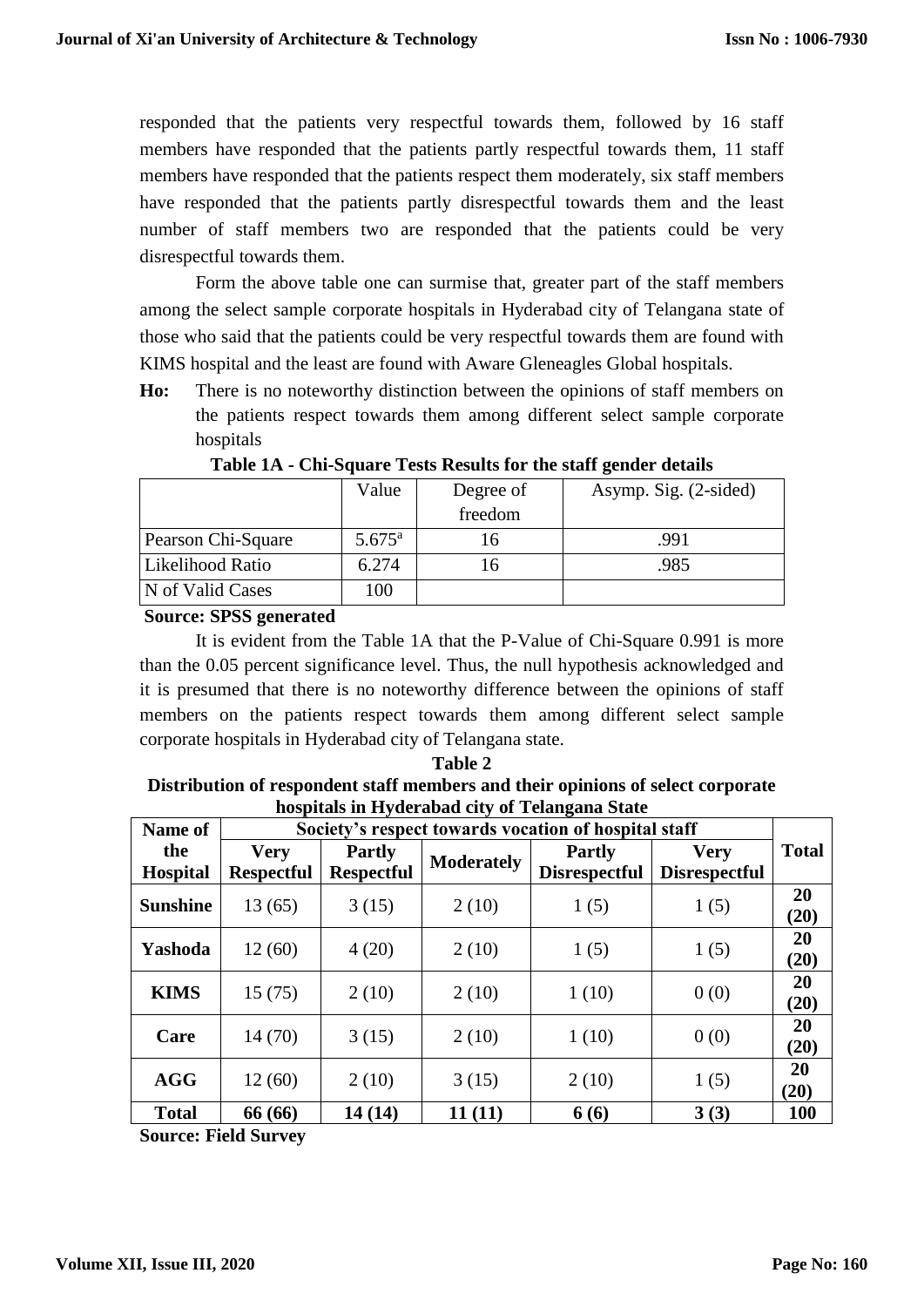Table 2 reveals the distribution of respondent staff members and their opinions on society's respect towards the vocation of hospital staff of select sample corporate hospitals in Hyderabad city of Telangana state. It is understood from the table above that, majority of the staff members (66 out of 100) of select sample corporate hospitals have opined that the society's respect towards vocation of hospital staff could very respectful, followed by 14 staff members have opined that the society's respect could partly respectful, 11 staff members have opined that the society's respect towards them could moderate, six staff members have opined that the society's respect could partly disrespectful and the least number of staff members only three have opined that the society's respect towards them could be very disrespectful.

Form the above table one can surmise that, greater part of the staff members among the select sample corporate hospitals in Hyderabad city of Telangana state of those who have opined that the society's respect towards their vocation are found with KIMS hospital and the least are found with Yashoda and Aware Gleneagles Global hospitals together.

**Ho:** There is no noteworthy distinction between the opinions of staff members on the society's respect towards their vocation among different select sample corporate hospitals

|                    | Value           | Degree of | Asymp. Sig. (2-sided) |
|--------------------|-----------------|-----------|-----------------------|
|                    |                 | freedom   |                       |
| Pearson Chi-Square | $4.545^{\rm a}$ | 16        | .998                  |
| Likelihood Ratio   | 5.486           | 16        | .993                  |
| N of Valid Cases   | 100             |           |                       |

**Table 2A - Chi-Square Tests Results for the staff members opinions**

#### **Source: SPSS generated**

It is evident from the Table 2A that the P-Value of Chi-Square 0.998 is more than the 0.05 percent significance level. Thus, the null hypothesis acknowledged and it is presumed that there is no noteworthy difference between the opinions of staff members on the society's respect towards the vocation of hospital staff among different select sample corporate hospitals in Hyderabad city of Telangana state.

**Table 3 Distribution of respondent staff members and their opinions of select corporate hospitals in Hyderabad city of Telangana State**

| Name of the<br><b>Hospital</b> | <b>Current societal status of medical staff</b>         | <b>Total</b> |  |       |        |
|--------------------------------|---------------------------------------------------------|--------------|--|-------|--------|
|                                | $76 - 100$<br>$51 - 75$<br><b>Below 25</b><br>$26 - 50$ |              |  |       |        |
| <b>Sunshine</b>                | 3 (15)                                                  |              |  | 9(45) | 20(20) |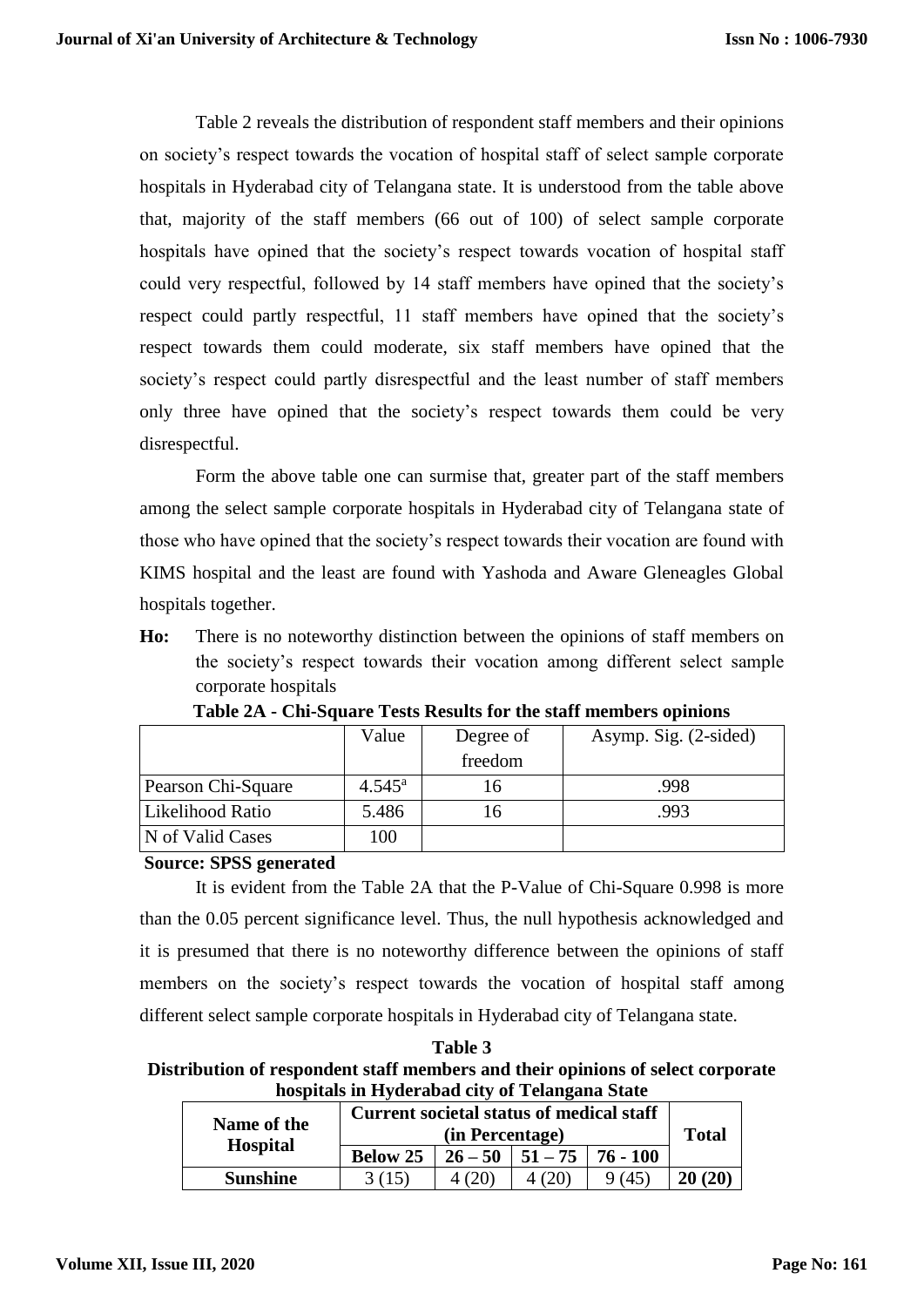| Yashoda      | 2(10)      | $\left( 20\right)$ | (30)                  | (40)         | 20(20)     |
|--------------|------------|--------------------|-----------------------|--------------|------------|
| <b>KIMS</b>  | 20         | $\left(10\right)$  | 15                    | $55^{\circ}$ | 20(20)     |
| Care         | (10)       | (15)               | $^{\prime}30^{\circ}$ | (50)         | 20(20)     |
| AGG          | 3(15)      | (10)               | $20^{\circ}$          | (55)         | 20(20)     |
| <b>Total</b> | (14)<br>ι4 | (15                | (22)<br>22            | (49)         | <b>100</b> |

#### **Source: Field Survey**

Table 3 depicts the distribution of respondent staff members and their opinions on the current societal status of medical staff of select sample corporate hospitals in Hyderabad city of Telangana state. It is understood from the table above that, majority of the staff members (49 out of 100) of select sample corporate hospitals have opined that the  $76 - 100$  percent current societal status of medical staff, followed by 22 staff members have responded that the ranging from  $51 - 75$  percent, 15 staff members have opined that ranging from  $26 - 50$  percent and the least number of staff members only 14 have opined that below 25 percent.

Form the above table one can surmise that, greater part of the staff members among the select sample corporate hospitals in Hyderabad city of Telangana state of those who have opined that the  $76 - 100$  percent current societal status towards medical staff are found with KIMS hospital and Aware Gleneagles Global hospitals together and the least are found with the Yashoda hospital.

**Ho:** There is no noteworthy distinction between the opinions of staff members on the current societal status towards the medical staff among different select sample corporate hospitals

|                    | Value              | Degree of | Asymp. Sig. (2-sided) |
|--------------------|--------------------|-----------|-----------------------|
|                    |                    | freedom   |                       |
| Pearson Chi-Square | 4.209 <sup>a</sup> |           | .979                  |
| Likelihood Ratio   | 4.233              |           | .979                  |
| N of Valid Cases   | 100                |           |                       |
|                    |                    |           |                       |

**Table 3 - Chi-Square Tests Results for the staff gender details**

## **Source: SPSS generated**

It is evident from the Table 3A that the P-Value of Chi-Square 0.979 is more than the 0.05 percent significance level. Thus, the null hypothesis acknowledged and it is presumed that there is no noteworthy difference between the opinions of staff members towards the current societal status of medical staff among different select sample corporate hospitals in Hyderabad city of Telangana state.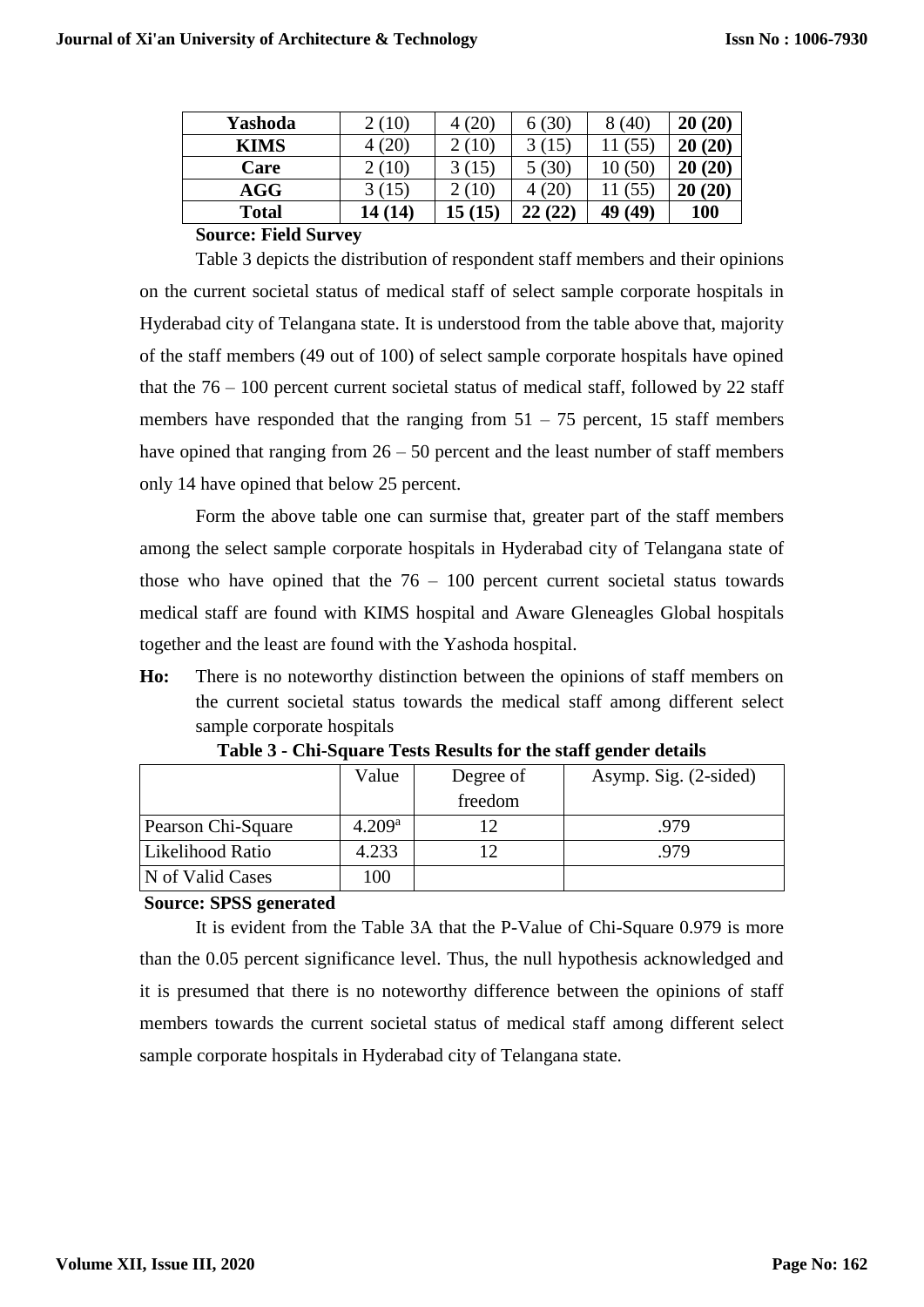|                                |                                                  |               | hospitals in Hyderabad city of Telangana State |              |                    |              |  |
|--------------------------------|--------------------------------------------------|---------------|------------------------------------------------|--------------|--------------------|--------------|--|
|                                | Degree of patient's trust towards hospital staff |               |                                                |              |                    |              |  |
| Name of the<br><b>Hospital</b> | <b>Very</b><br><b>High</b>                       | A bit<br>high | <b>Moderate</b>                                | A bit<br>bad | <b>Very</b><br>bad | <b>Total</b> |  |
| <b>Sunshine</b>                | 13(65)                                           | 4(20)         | 2(10)                                          | 1(5)         | 0(0)               | 20(20)       |  |
| Yashoda                        | 13(65)                                           | 4(20)         | 2(10)                                          | 1(5)         | 0(0)               | 20(20)       |  |
| <b>KIMS</b>                    | 15(75)                                           | 2(10)         | 2(10)                                          | 1(5)         | 0(0)               | 20(20)       |  |
| Care                           | 14(70)                                           | 3(15)         | 2(10)                                          | 1(5)         | 0(0)               | 20(20)       |  |
| <b>AGG</b>                     | 14 (70)                                          | 2(10)         | 3(15)                                          | 1(5)         | 0(0)               | 20(20)       |  |
| <b>Total</b>                   | 69(69)                                           | 15(15)        | 11(11)                                         | 5(5)         | 0(0)               | 100          |  |
| $\sim$<br><b>TILITA</b>        |                                                  |               |                                                |              |                    |              |  |

**Table 4 Distribution of respondent staff members and their opinions of select corporate** 

**Source: Field Survey**

Table 4 explains the distribution of respondent staff members and their opinions on degree of patient's trust towards hospital staff of select sample corporate hospitals in Hyderabad city of Telangana state. It is understood from the table above that, majority of the staff members (69 out of 100) of select sample corporate hospitals have opined that the degree of patient's trust towards the hospitals staff could be very high, followed by 15 staff members have opined that the degree of patient's trust towards the hospital staff could be a bit high, 11 staff members have opined that the degree of patient's trust towards the hospital staff could be moderate, five staff members have responded that the degree of patient's trust towards the hospital staff could be a bit bad and none of the staff members have opined that the degree of patient's trust towards the hospital staff could be a very bad.

Form the above table one can surmise that, greater part of the staff members among the select sample corporate hospitals in Hyderabad city of Telangana state of those who have responded that the degree of patient's trust towards the hospital staff could be very high are found with KIMS hospital and the least are found with the Sunshine and Yashoda hospitals together.

**Ho:** There is no noteworthy distinction between the opinions of the staff members on degree of patient's trust towards the hospital staff among different select sample corporate hospitals

|                    | Value           | Degree of<br>freedom | Asymp. Sig. (2-sided) |
|--------------------|-----------------|----------------------|-----------------------|
| Pearson Chi-Square | $1.900^{\rm a}$ |                      | 1.000                 |
| Likelihood Ratio   | . 897           |                      | 1.000                 |
| N of Valid Cases   | 100             |                      |                       |

**Table 4A - Chi-Square Tests Results for the opinions of staff members** 

**Source: SPSS generated**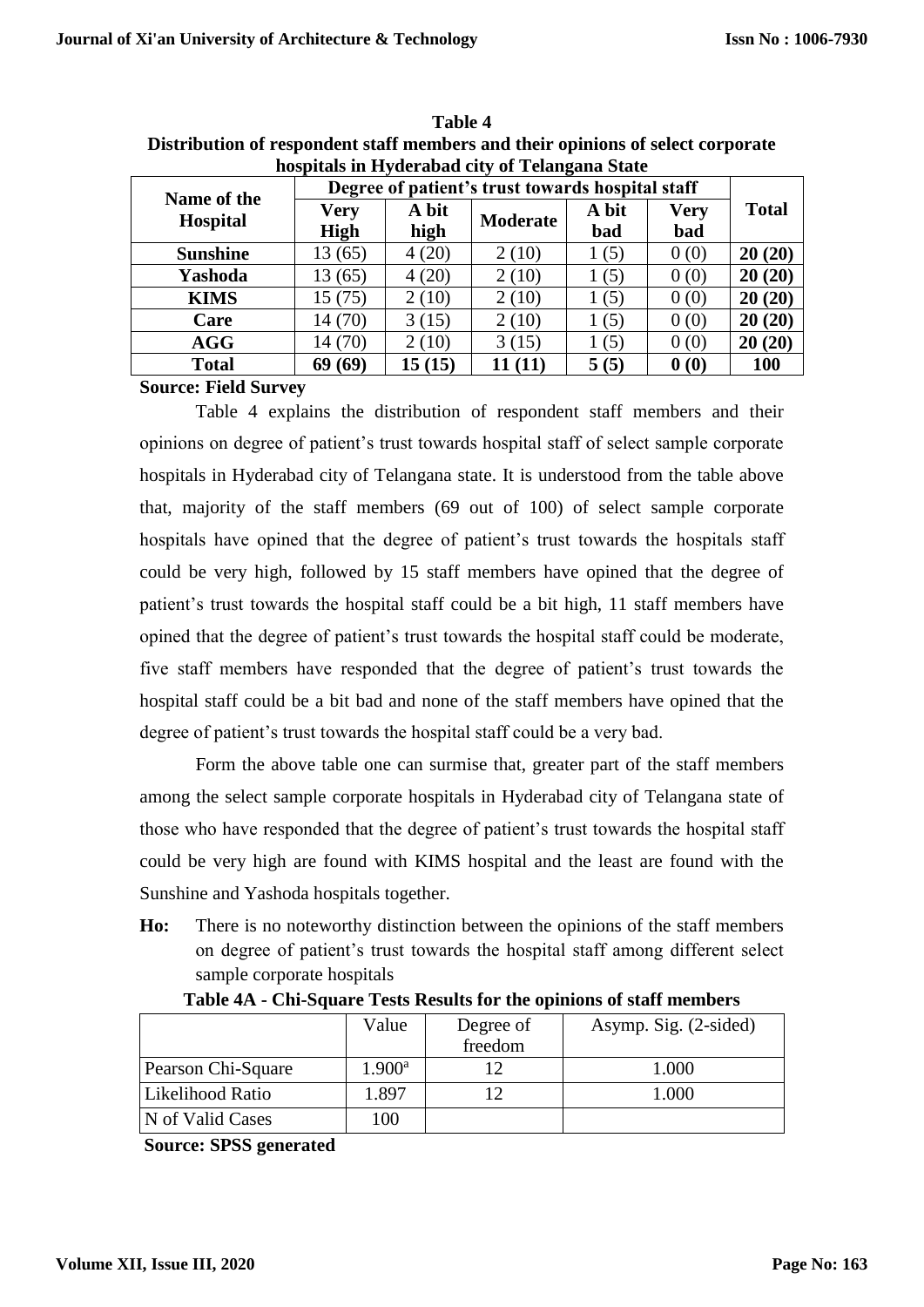It is evident from the Table 4A that the P-Value of Chi-Square 1.000 is more than the 0.05 percent significance level. Thus, the null hypothesis acknowledged and it is presumed that there is no noteworthy difference between the opinions of staff members on the degree of patient's trust towards the hospital staff among different select sample corporate hospitals in Hyderabad city of Telangana state.

| Table 5                                                                         |
|---------------------------------------------------------------------------------|
| Distribution of respondent staff members and their opinions of select corporate |
| hospitals in Hyderabad city of Telangana State                                  |

| <b>Current Doctor-Patient relationship</b><br>Name of the |             |        |                 |       |       |              |
|-----------------------------------------------------------|-------------|--------|-----------------|-------|-------|--------------|
| <b>Hospital</b>                                           | <b>Very</b> | A bit  | <b>Moderate</b> | A bit | Very  | <b>Total</b> |
|                                                           | Good        | high   |                 | bad   | bad   |              |
| <b>Sunshine</b>                                           | 10(50)      | 4(20)  | 3(15)           | (5)   | 2(10) | 20(20)       |
| Yashoda                                                   | (55)        | 4(20)  | 2(10)           | 2(10) | (5)   | (20)<br>20   |
| <b>KIMS</b>                                               | 13 (65)     | 2(10)  | 2(10)           | 2(10) | 1(5)  | (20)<br>20   |
| Care                                                      | 13 (65)     | 3(15)  | 2(10)           | (5)   | 1(5)  | (20)<br>20   |
| <b>AGG</b>                                                | (55)        | 2(10)  | 3(15)           | 2(10) | 2(10) | 20(20)       |
| <b>Total</b>                                              | 58 (58)     | 15(15) | 12(12)          | 8(8)  | (7)   | <b>100</b>   |
|                                                           |             |        |                 |       |       |              |

**Source: Field Survey**

Table 5 depicts the distribution of respondent staff members and their opinions on current doctor-patient relationship of select sample corporate hospitals in Hyderabad city of Telangana state. It is understood from the table above that, majority of the staff members (58 out of 100) of select sample corporate hospitals have responded that the present doctor-patient understanding relationship is very good, followed by 15 staff members have responded that the present doctor-patient understanding relationship is a bit high, 12 staff members have opined that the present doctor-patient understanding relationship is moderate, eight staff members have opined that the present doctor-patient understanding relationship is a bit bad and seven staff members have opined that the present doctor-patient understanding relationship is very bad.

Form the above table one can surmise that, greater part of the staff members among the select sample corporate hospitals in Hyderabad city of Telangana state of those who have opined that the present doctor-patient understanding relationship is very high are found with KIMS and Care hospitals together and the least are found with the Sunshine hospital.

**Ho:** There is no noteworthy distinction between the opinions of staff the members on the current doctor-patient relationship among different select sample corporate hospitals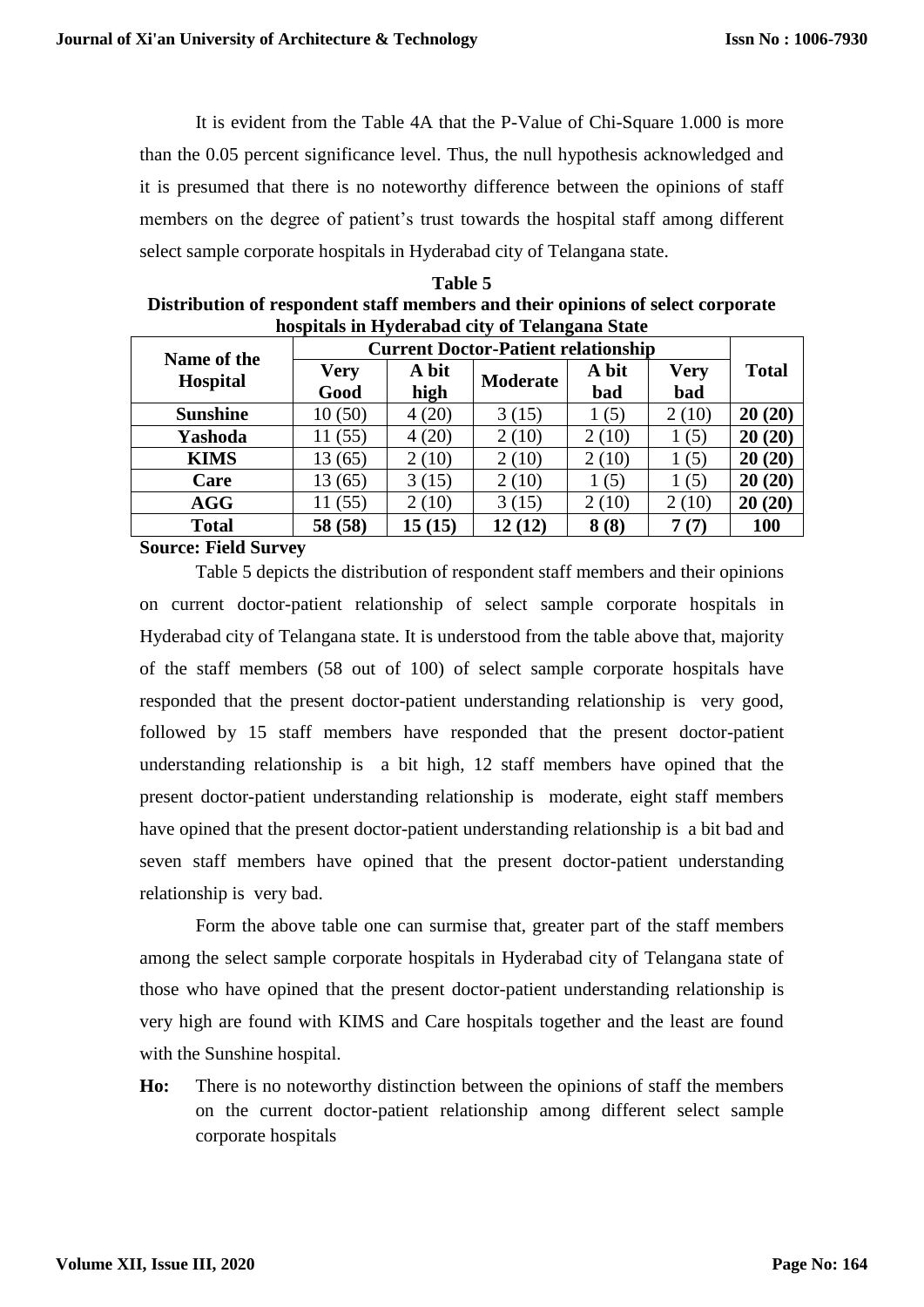| Value              | Degree of | Asymp. Sig. (2-sided) |
|--------------------|-----------|-----------------------|
|                    | freedom   |                       |
| 4.061 <sup>a</sup> |           | .999                  |
| 4.101              |           | .999                  |
| 100                |           |                       |
|                    |           |                       |

**Table 5A - Chi-Square Tests Results for the opinions of staff members** 

## **Source: SPSS generated**

It is evident from the table 5A that the P-Value of Chi-Square 0.999 is more than the 0.05 percent significance level. Thus, the null hypothesis acknowledged and it is presumed that there is no noteworthy difference between the opinions of staff members on the current doctor-patient relationship among different select sample corporate hospitals in Hyderabad city of Telangana state.

**Table 6 Distribution of respondent staff members and their opinions of select corporate hospitals in Hyderabad city of Telangana State.**

| Name of the     | Any violence from patients |                                    |             |              |              |
|-----------------|----------------------------|------------------------------------|-------------|--------------|--------------|
| <b>Hospital</b> | <b>Insult</b>              | <b>Physical</b><br><b>Violence</b> | <b>Both</b> | <b>Never</b> | <b>Total</b> |
| <b>Sunshine</b> | 1(5)                       | 0(0)                               | 0(0)        | 19(95)       | 20(20)       |
| Yashoda         | 0(0)                       | 0(0)                               | 0(0)        | 20 (100)     | 20(20)       |
| <b>KIMS</b>     | 0(0)                       | 0(0)                               | 0(0)        | 20(100)      | 20(20)       |
| Care            | 0(0)                       | 0(0)                               | 0(0)        | 20(100)      | 20(20)       |
| <b>AGG</b>      | (5)                        | 1(5)                               | 1(5)        | (85)         | 20(20)       |
| <b>Total</b>    | 2(2)                       | (1)                                | 1 (1)       | 96 (96       | 100          |

## **Source: Field Survey**

Table 6 depicts the distribution of respondent staff members and their opinions on the violence from patients of select sample corporate hospitals in Hyderabad city of Telangana state. It is understood from the table above that, majority of the staff members (96 out of 100) of select sample corporate hospitals have opined that they never experienced any violence from patients, followed by two staff members have opined that they have experienced the insult from patients, and an equal number of staff members one from each that they got insulted and physical violence from patients.

It can surmise that, greater part of the staff members among the select sample corporate hospitals in Hyderabad city of Telangana state of those who have opined that they never experienced any violence from the patients are found with Yashoda, KIMS and Care hospitals together and the least are found with the Aware Gleneagles Global hospital.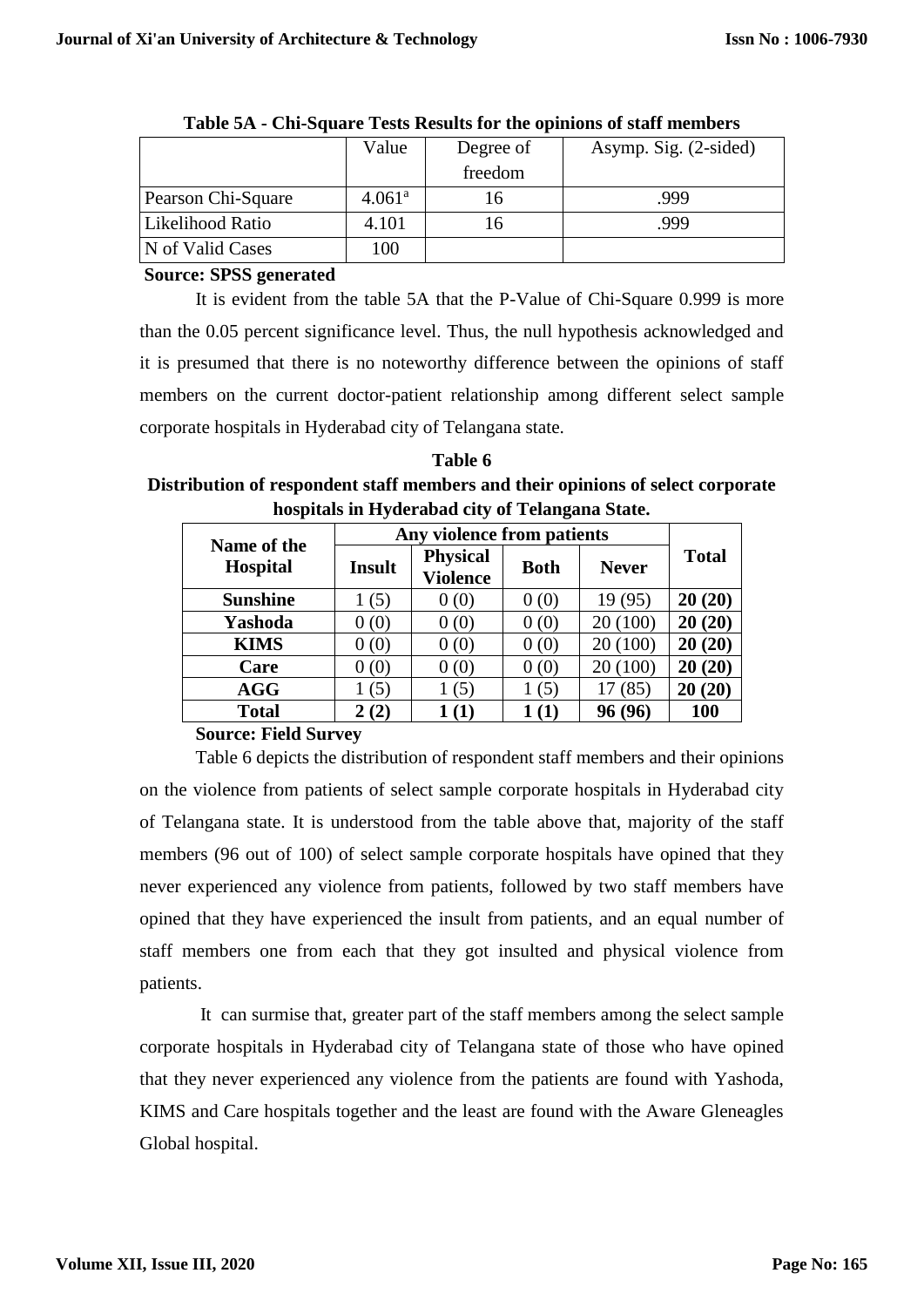**Ho:** There is no noteworthy distinction between the opinions of staff members on the violence from patients among different select sample corporate hospitals

|                    | Value            | Degree of | Asymp. Sig. (2-sided) |
|--------------------|------------------|-----------|-----------------------|
|                    |                  | freedom   |                       |
| Pearson Chi-Square | $11.354^{\rm a}$ |           | .499                  |
| Likelihood Ratio   | 10.466           |           | .575                  |
| N of Valid Cases   | 100              |           |                       |

**Table 6A - Chi-Square Tests Results for the opinions of the staff members**

**Source: SPSS generated** 

It is evident from the Table 6A that the P-Value of Chi-Square 0.499 is more than the 0.05 percent significance level. Thus, the null hypothesis acknowledged and it is presumed that there is no noteworthy difference between the opinions of staff members on the violence from patients among different select sample corporate hospitals in Hyderabad city of Telangana state.

**Table 7 Distribution of respondent staff members and their opinions of select corporate hospitals in Hyderabad city of Telangana State.**

| Name of         | Patients feel on the services of staff |                  |                   |                     |                     |              |
|-----------------|----------------------------------------|------------------|-------------------|---------------------|---------------------|--------------|
| the             | <b>Very</b>                            | <b>Partly</b>    | <b>Moderately</b> | <b>Partly</b>       | <b>Very</b>         | <b>Total</b> |
| <b>Hospital</b> | <b>Satisfied</b>                       | <b>Satisfied</b> |                   | <b>Dissatisfied</b> | <b>Dissatisfied</b> |              |
| <b>Sunshine</b> | 13 (65)                                | 4(20)            | 2(10)             | (5)                 | 0(0)                | 20(20)       |
| Yashoda         | 12 (60)                                | 5(25)            | 2(10)             | (5)                 | 0(0)                | 20(20)       |
| <b>KIMS</b>     | 15 (75)                                | 2(10)            | 2(10)             | 1(5)                | 0(0)                | 20(20)       |
| Care            | 14(70)                                 | 3(15)            | 2(10)             | 1(5)                | 0(0)                | 20(20)       |
| <b>AGG</b>      | 15 (75)                                | 2(10)            | 2(10)             | 1(5)                | 0(0)                | 20(20)       |
| <b>Total</b>    | 69(69)                                 | 16 (16)          | 10(10)            | 5(5)                | 0(0)                | <b>100</b>   |

**Source: Field Survey**

Table 7 describes the distribution of respondent staff members and their opinions on patients feel towards the services of staff of select sample corporate hospitals in Hyderabad city of Telangana state. It is understood from the table above that, majority of the staff members (69 out of 100) of select sample corporate hospitals have opined that the patients feel towards the services of staff is very satisfied, followed by 16 staff members have opined that the patients feel towards the services of staff was partly satisfied, 10 staff members have opined that the patients feel towards the services of staff was partly satisfied, five staff members have opined that the patients feel towards the services of staff was partly dissatisfied and the none of the patient was very dissatisfied towards the services of staff.

Form the table it can be summarised that, greater part of the staff members among the select sample corporate hospitals in Hyderabad city of Telangana state of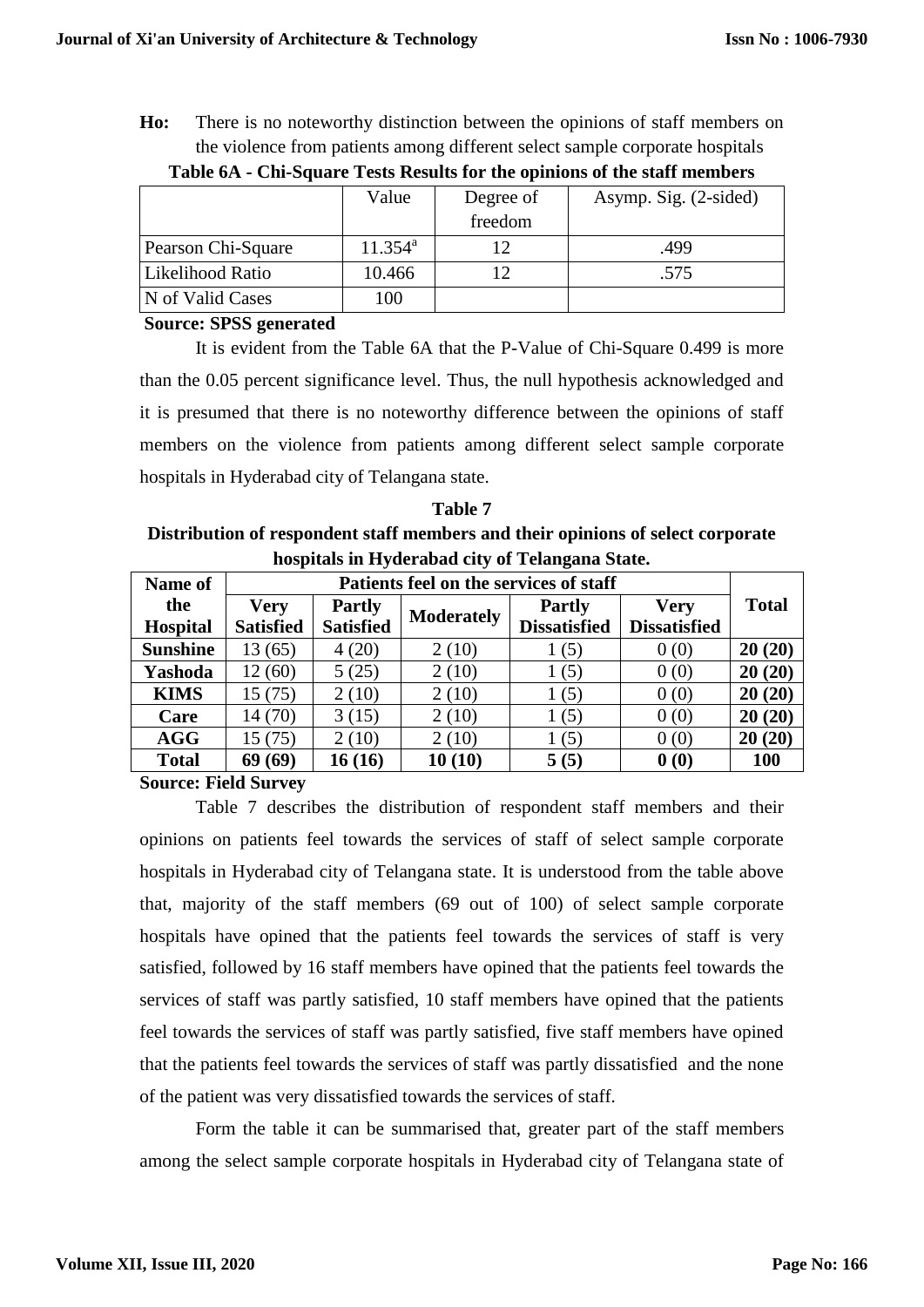those who opined that the patients feel towards the services of staff was very satisfied are found with KIMS hospital and Aware Gleneagles Global hospitals together and the least are found with the Yashoda hospital.

**Ho:** There is no noteworthy distinction between the opinions of the staff members on the patients feel towards the services of staff among different select sample corporate hospitals

|                    | Value       | Degree of | Asymp. Sig. (2-sided) |  |
|--------------------|-------------|-----------|-----------------------|--|
|                    |             | freedom   |                       |  |
| Pearson Chi-Square | $2.618^{a}$ |           | .998                  |  |
| Likelihood Ratio   | 2.600       |           | .998                  |  |
| N of Valid Cases   | 100         |           |                       |  |

**Table 7A - Chi-Square Tests Results for the opinions of the staff members** 

## **Source: SPSS generated**

It is evident from the table 7A that the P-Value of Chi-Square 0.998 is more than the 0.05 percent significance level. Thus, the null hypothesis acknowledged and it is concluded that there is significant difference between the opinions of staff members on the patients feel towards the services of staff among different select sample corporate hospitals in Hyderabad city of Telangana state.

# **CONCLUSION:**

Majority of the staff members among the select corporate hospitals in Hyderabad city of Telangana state those who opined that the patients could be very respectful towards them which is found with the KIMS Hospital. The least are found with Aware Gleneagles Global hospitals. More than 80 percent of medical staff are found with KIMS hospital positively. In Aware Gleneagles Global hospitals and Yashoda hospitals the degree of patient's trust towards hospital staff could be very high .The Doctor patient understanding relation is also found very high in KIMS Hospital and Care hospitals. The same is less with the other hospitals. The staff members of the Sunshine hospitals opined that they never experienced any violence from the patients. Overall the staff members of the hospitals who opined that the patients felt towards the services of staff are very satisfied , By and large the degree of percentage of opinions are differ from the hospital to hospital.

## **SCOPE FOR FURTHER RESEARCH:**

There is a scope to undertake the research on the areas mentioned below

1. Impact of satisfaction levels of the staff members of corporate hospitals in providing services towards the service quality dimensions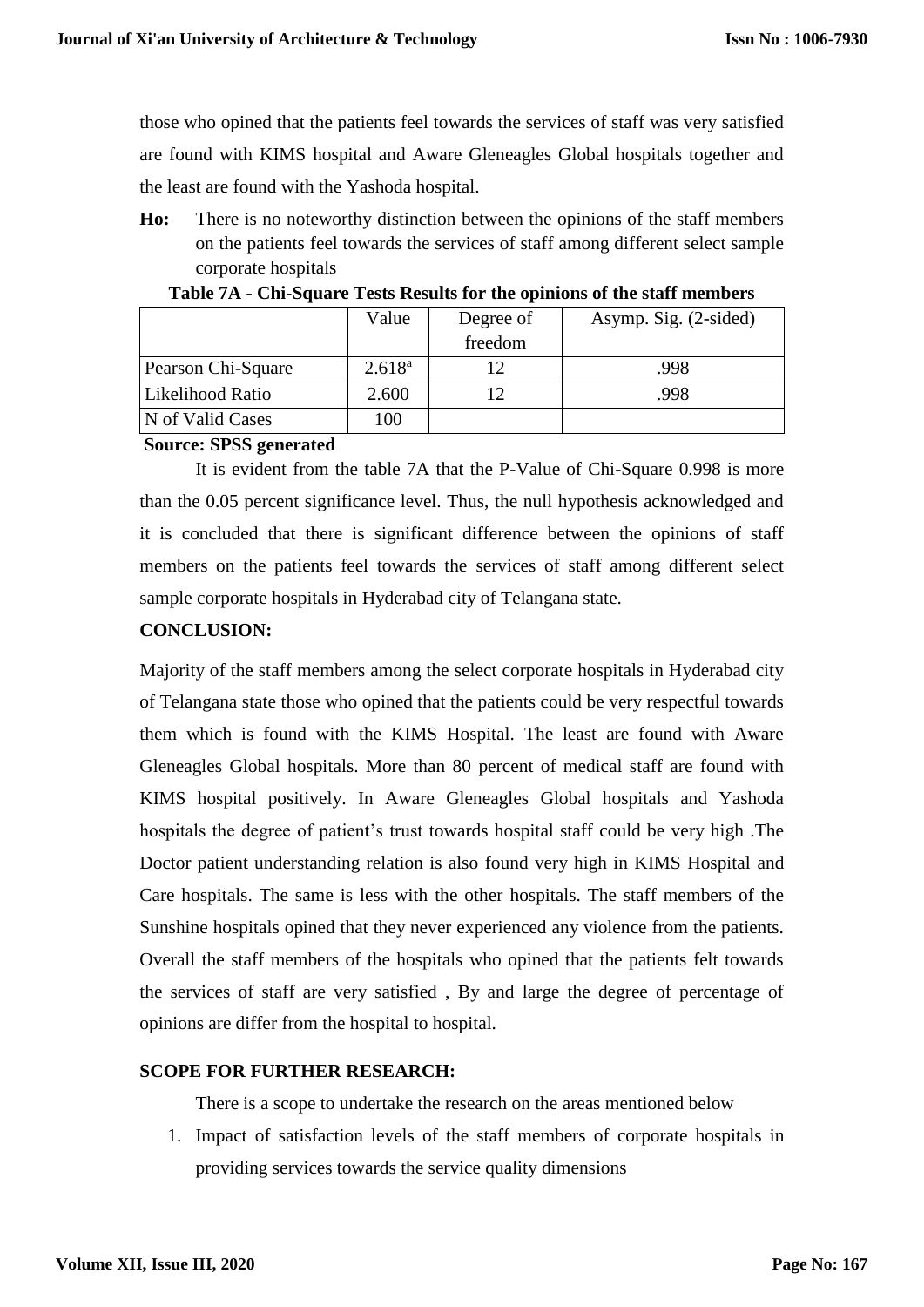2. Patient – Staff members relationship impact on the service quality dimensions in healthcare industry

## **REFERENCES**

- 1. [Aradhana Srivastava,](https://bmcpregnancychildbirth.biomedcentral.com/articles/10.1186/s12884-015-0525-0#auth-1) [Bilal I Avan,](https://bmcpregnancychildbirth.biomedcentral.com/articles/10.1186/s12884-015-0525-0#auth-2) [Preety Rajbangshi](https://bmcpregnancychildbirth.biomedcentral.com/articles/10.1186/s12884-015-0525-0#auth-3) & [Sanghita](https://bmcpregnancychildbirth.biomedcentral.com/articles/10.1186/s12884-015-0525-0#auth-4)  [Bhattacharyya\(](https://bmcpregnancychildbirth.biomedcentral.com/articles/10.1186/s12884-015-0525-0#auth-4)2015) Determinants of women's satisfaction with maternal health care: a review of literature from developing countries, BMC Pregnancy and Childbirth, Open Access: 12884-015-0525-0, April ,.1-12.
- 2. [Fatima, T.,](https://www.emerald.com/insight/search?q=Taqdees%20Fatima) [Malik, S.](https://www.emerald.com/insight/search?q=Shahab%20Alam%20Malik) and [Shabbir, A.](https://www.emerald.com/insight/search?q=Asma%20Shabbir) (2018) Hospital healthcare service quality, patient satisfaction and loyalty: An investigation in context of private healthcare systems, *[International Journal of Quality & Reliability](https://www.emerald.com/insight/publication/issn/0265-671X)  [Management](https://www.emerald.com/insight/publication/issn/0265-671X)*, 35 (. 6), 1195-1214.

<https://doi.org/10.1108/IJQRM-02-2017-0031>

- 3. Anupama Rajbhandari, Apichart Intravisit (2017) Measuring patients' perceived hospital service quality: A case study of Nepal's Private Hospitals, *International Research E-Journal on Business and Economics*, 3(1), 92-103. <http://www.assumptionjournal.au.edu/index.php/yiejournal/article/view/3692>
- 4. Augustine and Atarah (2014) Assessing Patient's Satisfaction using SERVQUAL Model: A Case of Sunyani Regional Hospital, Ghana, *International Journal of Business and Social Research,* 4(2),133-143 <https://www.thejournalofbusiness.org/index.php/site/article/view/404/346>
- 5. Irene Aikins, Kumasi Mariam and Ahmed Bechem(2014) Assessing the Role of Quality Service Delivery In Client Choice For Healthcare: A Case Study Of Bechem Government Hospital And Green Hill Hospital, *European Journal of Logistics Purchasing and Supply Chain Management*, 2(3), .1-23,
- 6. Phung Tan Le (2014) Applying the SERVPERF Scale to evaluate Quality of Care in Two Public Hospitals at Khanh Hoa Province, Vietnam, *Asia Pacific Journal of Health Management* , 9( 2) 66-77
- 7. Hina Mukhtar, Aamir Saeed and Ghalib Ata (2018) Retesting SERVQUAL Scale Items in Healthcare Service in Bangladesh: A Case study a Private Hospital, Proceedings of Sydney International Business Research Conference Novotel Sydney Central, Sydney, Australia, 25-26 March
- 8. Sharmila and Jayasree Krishnan(2013) Has the Service Quality in Private Corporate Hospitals meet the Patient Expectations? A Study about Hospital Quality in Chennai, *Asia Pacific Journal of Marketing & Management Review,* .2 (1), 19-35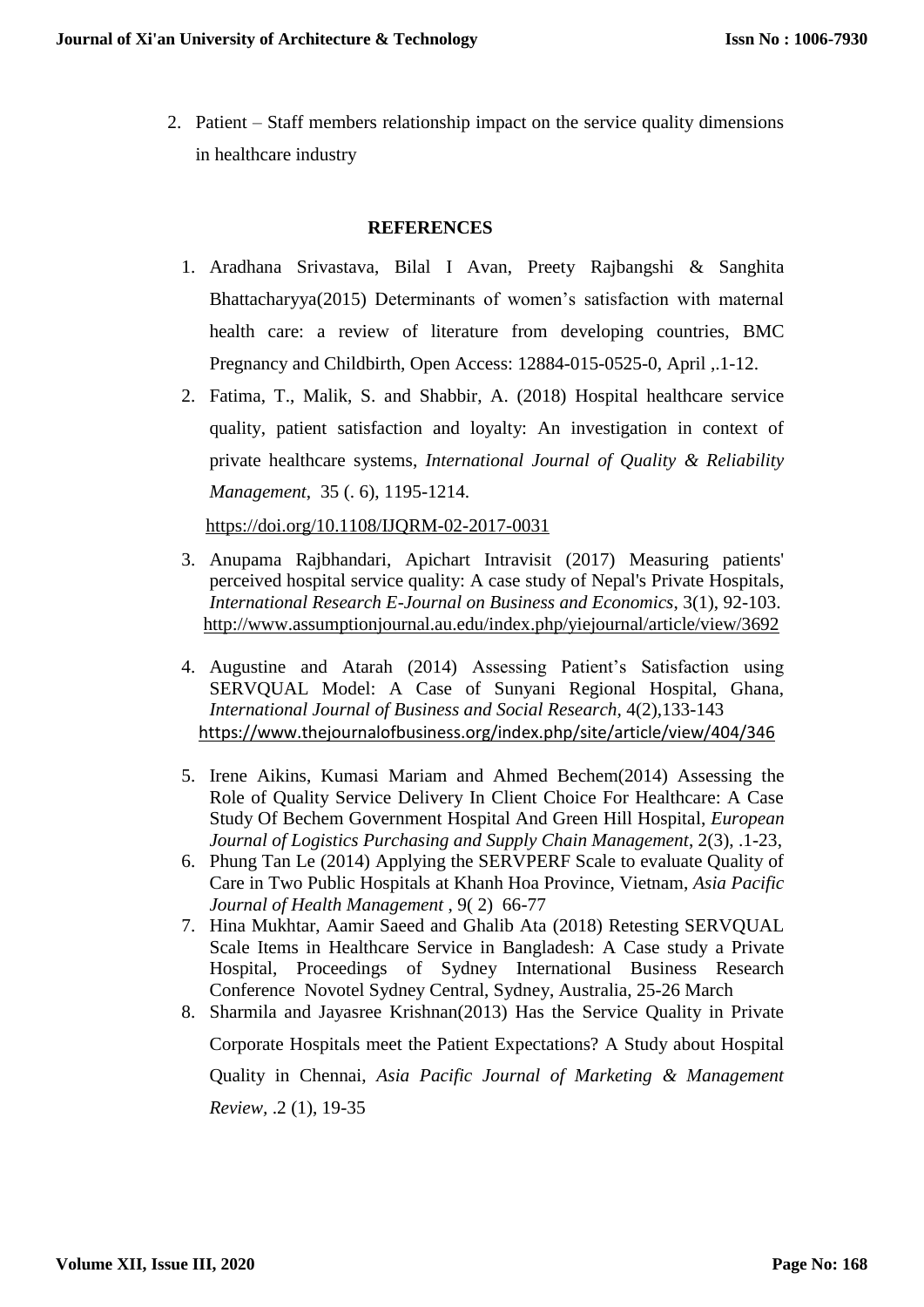- 9. Vashist, N. and Jain, P. (2013), Private Sector in Indian Hospital Industry-A Review, *International Journal of Transformations in Business Management*, 2(3), .24-34.
- 10. Nassir UlHaq Wani, Kanchan Taneja, Nidhi Adlakha (2013)Health System in India: Opportunities and Challenges for Enhancements, *IOSR Journal of Business and Management* ,9(2)PP 74- 82,**[http://www.iosrjournals.org/iosr-jbm/papers/Vol9](http://www.iosrjournals.org/iosr-jbm/papers/Vol9-issue2/I0927482.pdf?id=5156) issue2/I0927482.pdf?id=5156**
- 11. Darshana R. Dave and Reena Dave(2014) A study on Service quality and customer satisfaction of selected Private hospitals of Vadodara City*, Pacific Business Review International* ,6(11) 7-12 [http://www.pbr.co.in/2014/2014\\_month/May/2.pdf](http://www.pbr.co.in/2014/2014_month/May/2.pdf)
- 12. Otani Koichiro et al,(2013) "Patient Satisfaction: focusing on excellent", Journal of Healthc Management,54(2). 93–103 <https://dx.doi.org/10.5001%2Fomj.2014.02>
- 13. Olgun Kitapcia, Ceylan Akdoganb and İbrahim Taylan Dortyolb,(2014)The Impact of Service Quality Dimensions on Patient Satisfaction, Repurchase Intentions and Word-of-Mouth Communication in the Public Healthcare Industry, *Procedia - Social and Behavioral Sciences,*148 (2014),161-169. <https://doi.org/10.1016/j.sbspro.2014.07.030>
- 14. Abuosi, A.A. and Atinga, R.A(2013) Service quality in healthcare institutions: establishing the gaps for policy action, *International Journal of Health Care Quality Assurance,* . 26,(5),481. https://doi.org/10.1108/IJHCQA-12-2011-0077
- 15. Parasuraman,A.,Zeithmal,V.A and Berry ,L.L.(1985),‖A conceptual model of service quality and its implications for future research*‖, Journal of marketing* ,49(10) ,41-50.

<https://www.jstor.org/stable/1251430?seq=1>

- 16. Ramsaran-Fowdar, Rooma Roshnee. (2008). The Relative Importance of Service Dimensions in a Healthcare Setting. *International Journal of Health Care Quality Assurance ,*21(1), 104- 124. <https://doi.org/10.1108/09526860810841192>
- 17. Riadh Ladhari (2009).A review of twenty years of SERVQUAL research‖, *International Journal of Quality and Service Sciences*, Vol. 1 No. 2, pp. 172- 198[.https://doi.org/10.1108/17566690910971445](https://doi.org/10.1108/17566690910971445)
- 18. Sarah LC, Lei J, Wendy L, David O. M.(2008). Does Doctor-Patient Communication Affect Patient Satisfaction with Hospital Care: Results of an